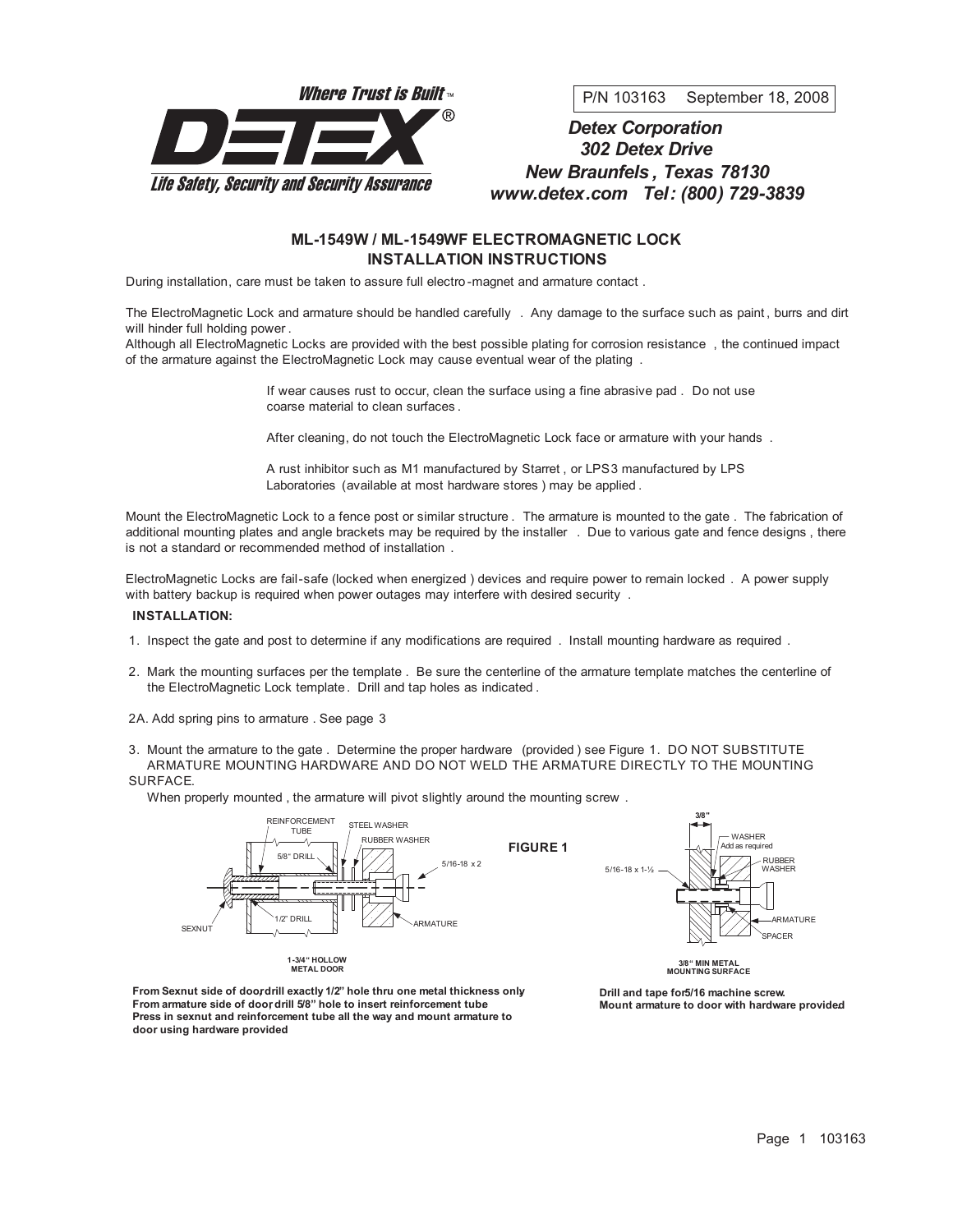#### **INSTALLATION (CONT.):**

- 4. Mount the ElectroMagnetic Lock with hardware provided (See pages 3).
- 5. Tighten all screws. Install anti-tamper plugs over socket head mounting screws .
- 6. Install 1/2" or 3/4" conduit. A conduit outlet box must be provided within 15" of the lock for wire connections.
- 7. Make all wire connections to a fused power source with the power off .

#### **WIRING DETAILS:**





To determine the correct wire gauge to use on a single "circuit" the following information is required :

- 1. The quantity, voltage and current draw of all lock (s) to be connected to the circuit.
- 2. The distance in feet from the power supply to the furthest lock on the circuit .

Add together the current draw (amps) of all locks on the same circuit. Using the AWG Chart below, cross reference the total amps with the distance between the power source and the furthest lock to determine the wire gauge required .

A single "circuit" describes a pair of wires run from the power supply to one or more locks that are wired in parallel . The distance from the power supply to the furthest lock in the "circuit" must not exceed the distance number shown in the chart below and is based on your selected wire gauge . If the distance shown in the chart is inadequate for your application, divide your locks up into 2 or more separate "circuits" and use the chart to check each circuit independently . Fewer locks on each circuit may allow you to use a smaller gauge wire or will allow you to increase the maximum distance between the power supply and the furthest lock on the circuit . More than one circuit can be connected on the same power supply as long as the combined current required from all connected circuits does not exceed the power supply rating.

NOTE: All wiring must be installed in accordance with all state and local codes .

#### Minimum Wire Gauge

For 24 Volts DC

| DISTANCE IN FEET FROM POWER SOURCE TO FARTHEST LOCKING DEVICE |                 |    |    |     |     |     |     |     |     |     |      |
|---------------------------------------------------------------|-----------------|----|----|-----|-----|-----|-----|-----|-----|-----|------|
| <b>AMPS</b>                                                   | $2\overline{5}$ | 50 | 75 | 100 | 150 | 200 | 250 | 300 | 400 | 500 | 1000 |
| 0.25                                                          | 18              | 18 | 18 | 18  | 18  | 18  | 18  | 18  | 18  | 16  | 16   |
| 0.50                                                          | 18              | 18 | 18 | 18  | 18  | 18  | 18  | 16  | 16  | 14  |      |
| 0.75                                                          | 18              | 18 | 18 | 18  | 18  | 16  | 16  | 16  | 14  | 12  |      |
| 1.00                                                          | 18              | 18 | 18 | 18  | 16  | 16  | 14  | 14  | 12  |     |      |
| 1.50                                                          | 18              | 18 | 18 | 16  | 16  | 14  | 12  |     |     |     |      |
| 2.00                                                          | 18              | 18 | 18 | 16  | 14  | 14  | 12  |     |     |     |      |
| 2.50                                                          | 18              | 18 | 16 | 14  | 14  | 12  |     |     |     |     |      |
| 3.00                                                          | 18              | 16 | 14 | 14  | 12  | 12  |     |     |     |     |      |
| 3.50                                                          | 18              | 16 | 14 | 12  |     |     |     |     |     |     |      |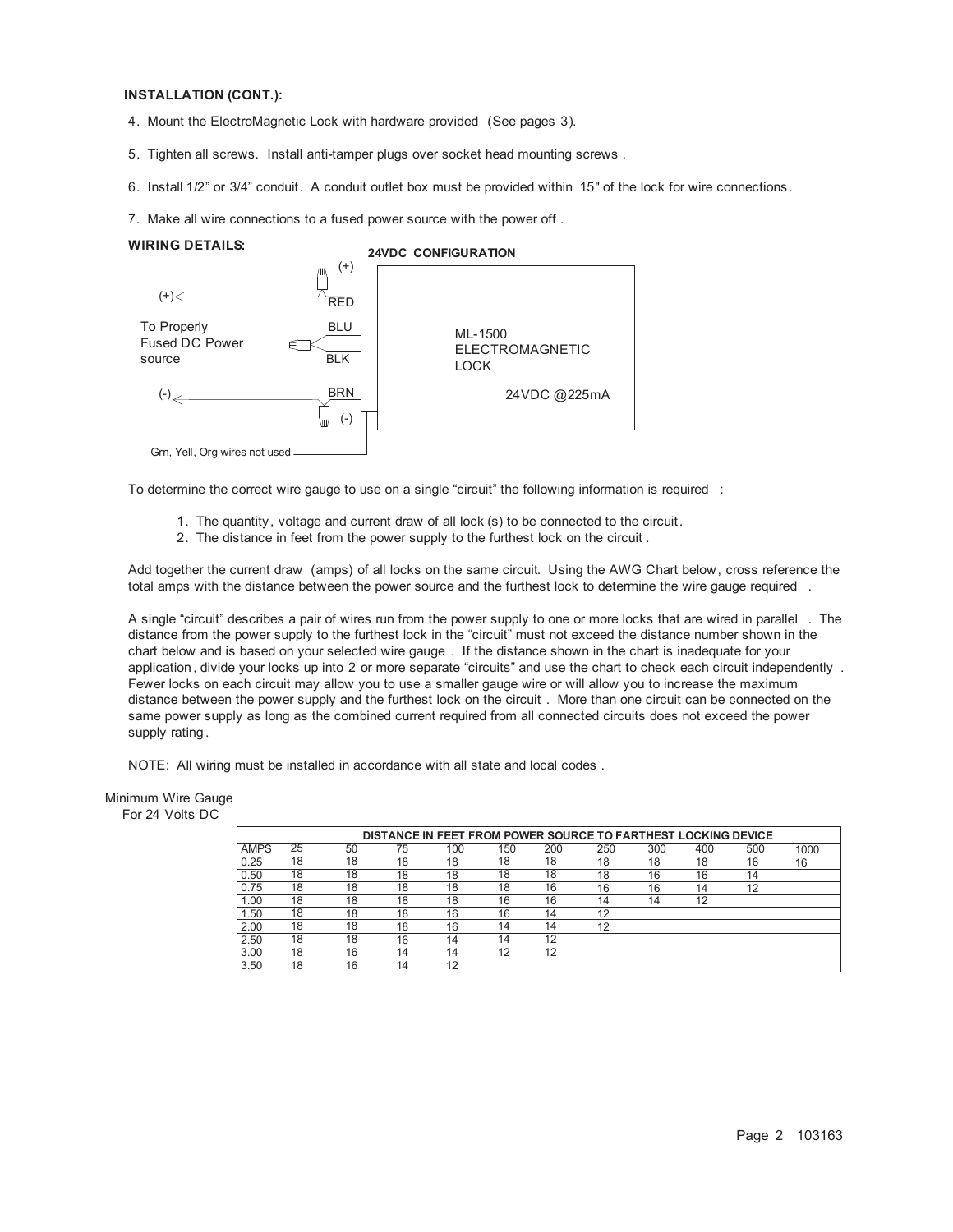

Page 3 103163